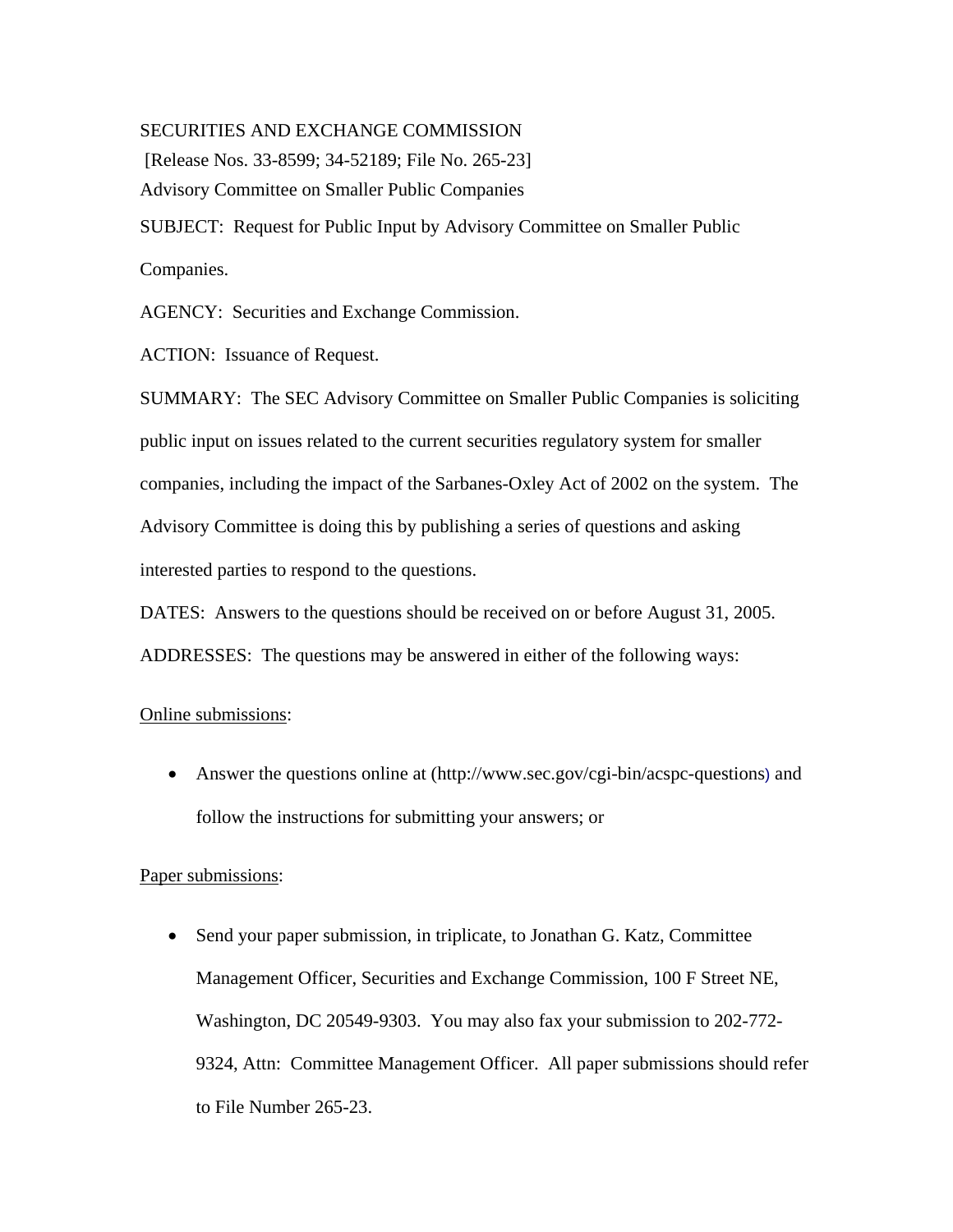FOR FURTHER INFORMATION CONTACT: Questions about this request should be referred to William A. Hines, Special Counsel, at (202) 551-3320, Office of Small Business Policy, Division of Corporation Finance, Securities and Exchange Commission, 100 F Street, NE, Washington, DC 20549-3628.

SUPPLEMENTARY INFORMATION: The questions below are being published at the request of the SEC Advisory Committee on Smaller Public Companies to solicit public input on the issues raised. All interested parties are invited to submit their answers to any or all of these questions in the manner described above. The text of the solicitation of public input is as follows:

#### **Provide Input to the Advisory Committee**

The SEC Advisory Committee on Smaller Public Companies is seeking input from the public on ways to improve the current regulatory system for smaller companies under the securities laws of the United States, including the Sarbanes-Oxley Act of 2002 ("SOX"). The Advisory Committee is especially interested in hearing from smaller companies and their managements about their experiences with the existing regulatory framework. The Advisory Committee is also very interested in hearing from investors. The questions set forth below have been prepared by the Advisory Committee. **The questions and statements set forth below have not been prepared by and do not reflect any position or regulatory agenda of the Commission.** 

You should not assume that there is a set cut-off in size of smaller companies in responding to the Advisory Committee's request. For example, answers reflecting experiences of management or investors regarding companies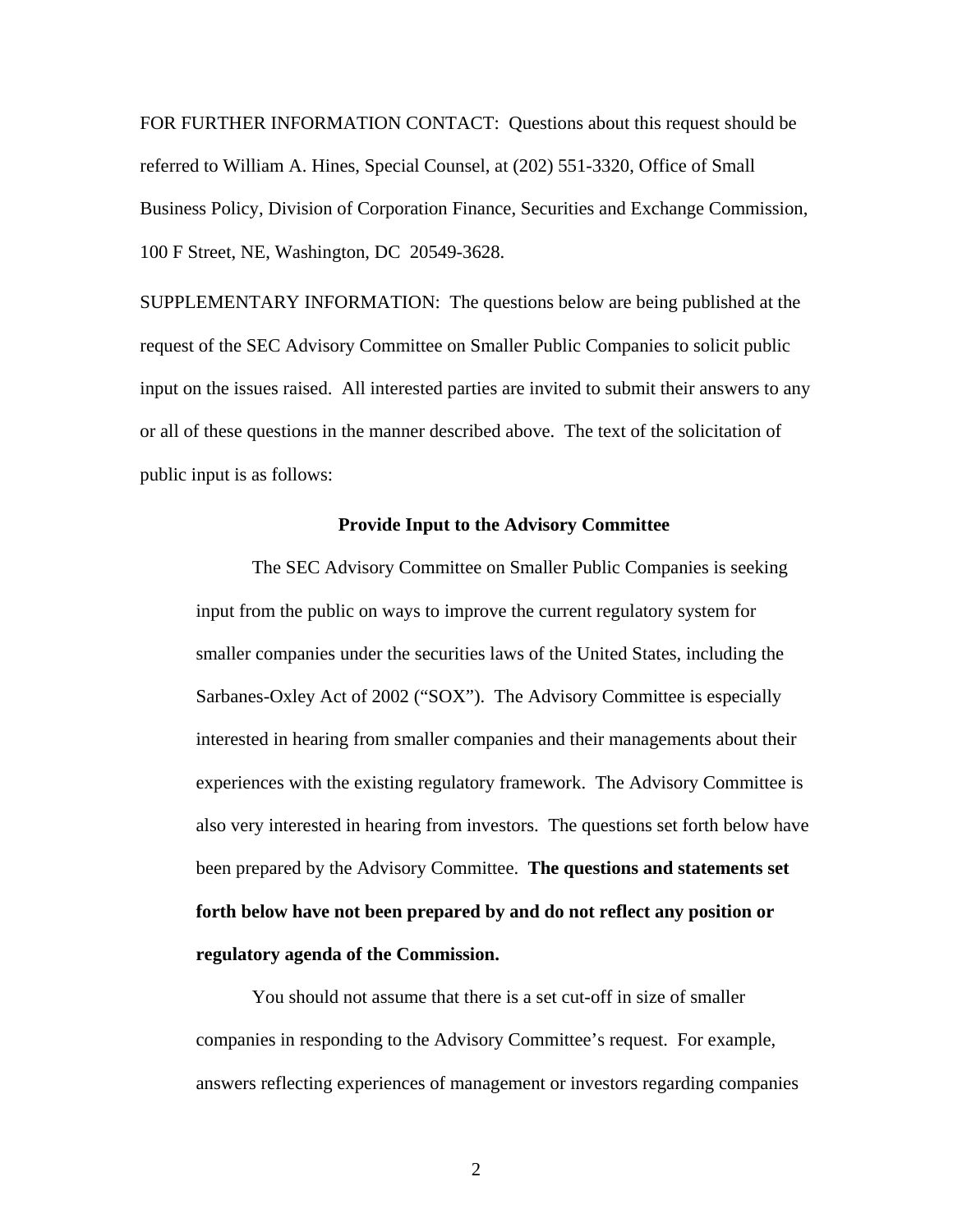with sales or market capitalization of \$100 million, or \$750 million, or even more are appropriate where answers provide a basis for considering the company to be a smaller company. You should indicate in your answers the size of the company or companies and the basis of measurement (e.g., sales, market capitalization, number of employees) to which your answers relate.

**Answers should be received on or before August 31, 2005.** Questions about this request should be referred to William A. Hines, Special Counsel, at (202) 551-3320, Office of Small Business Policy, Division of Corporation Finance, Securities and Exchange Commission, 100 F Street, NE, Washington, DC 20549-3628.

The Advisory Committee welcomes responses that answer any or all of the questions, and that provide answers in whatever order or format the responder chooses. Responders that prefer to provide general responses rather than responses to specific questions may prefer to respond in paper rather than online at this Web site address. Paper submissions should be sent, in triplicate, to Jonathan G. Katz, Committee Management Officer, Securities and Exchange Commission, 100 F Street NE, Washington, DC 20549-9303. You may also fax your submission to 202-772-9324, Attn: Committee Management Officer. All paper submissions should refer to File Number 265-23.

The Advisory Committee intends to keep individual identifying information (such as names, personal phone numbers and e-mail addresses) confidential and publish only a compendium of answers given in response to these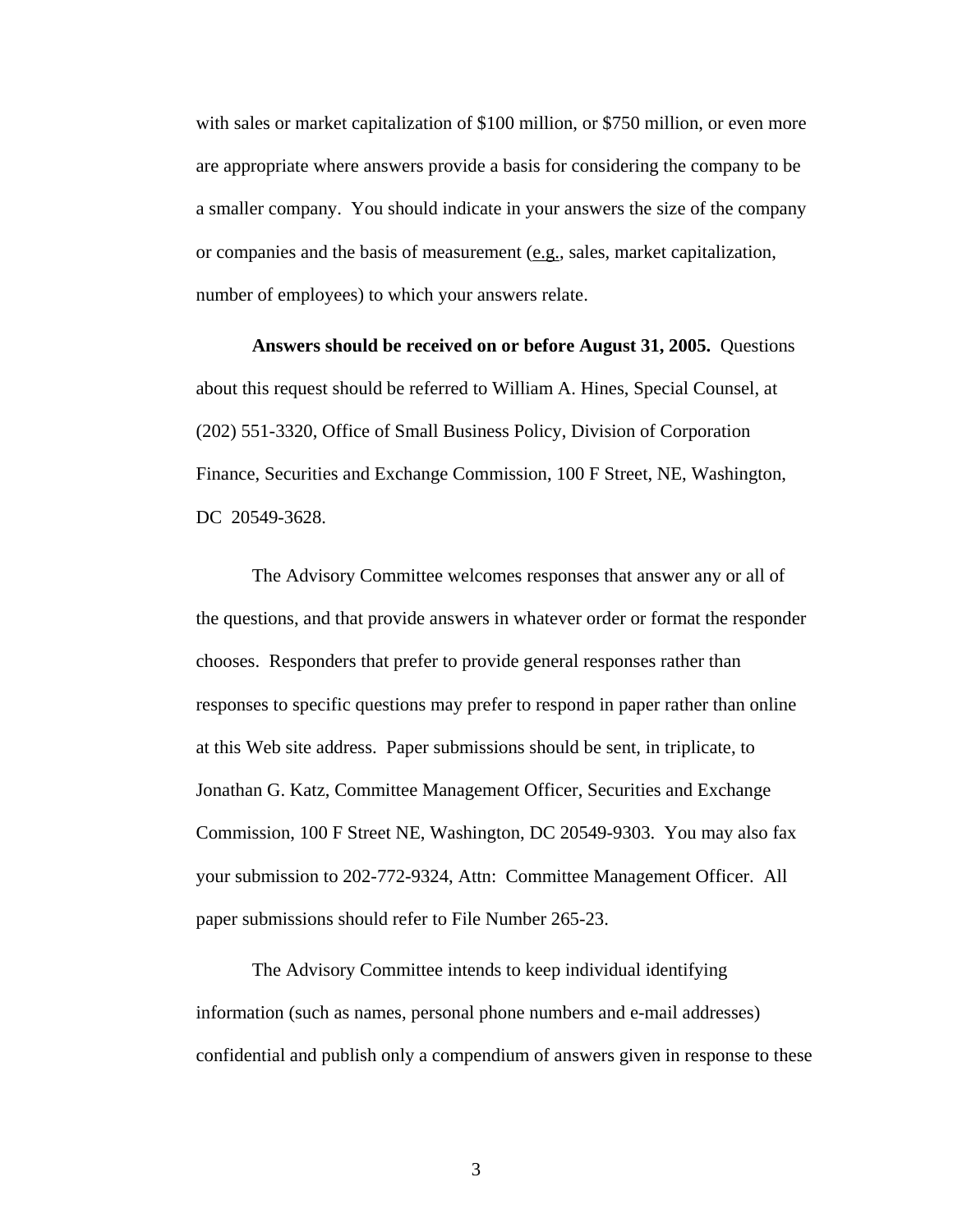questions, without individual identifying information. However, you should submit only answers that you would not object to becoming publicly available.

You are encouraged but not required to provide the following information: Name: Organization: <u> 1980 - Johann Barn, mars ann an t-Amhain Aonaich an t-Aonaich an t-Aonaich ann an t-Aonaich ann an t-Aonaich</u> Street Address: City: State/Province/Country: <u> 1980 - Johann Barbara, martxa alemaniar amerikan a</u> Zip or Postal Code: <u> 1989 - Johann Stoff, deutscher Stoffen und der Stoffen und der Stoffen und der Stoffen und der Stoffen und der</u> Telephone Number: E-Mail Address: <u> 1980 - Johann Barbara, martin amerikan basar dan basar dan basar dalam basar dalam basar dalam basar dalam b</u> And for those responses that relate to a specific company: Company: L.

| Company:                  |  |
|---------------------------|--|
| <b>Street Address:</b>    |  |
|                           |  |
| City:                     |  |
| State/Province/Country:   |  |
| Zip or Postal Code:       |  |
|                           |  |
| <b>Company Market</b>     |  |
| Capitalization:           |  |
| <b>Other Company Size</b> |  |
| and Basis of Measurement: |  |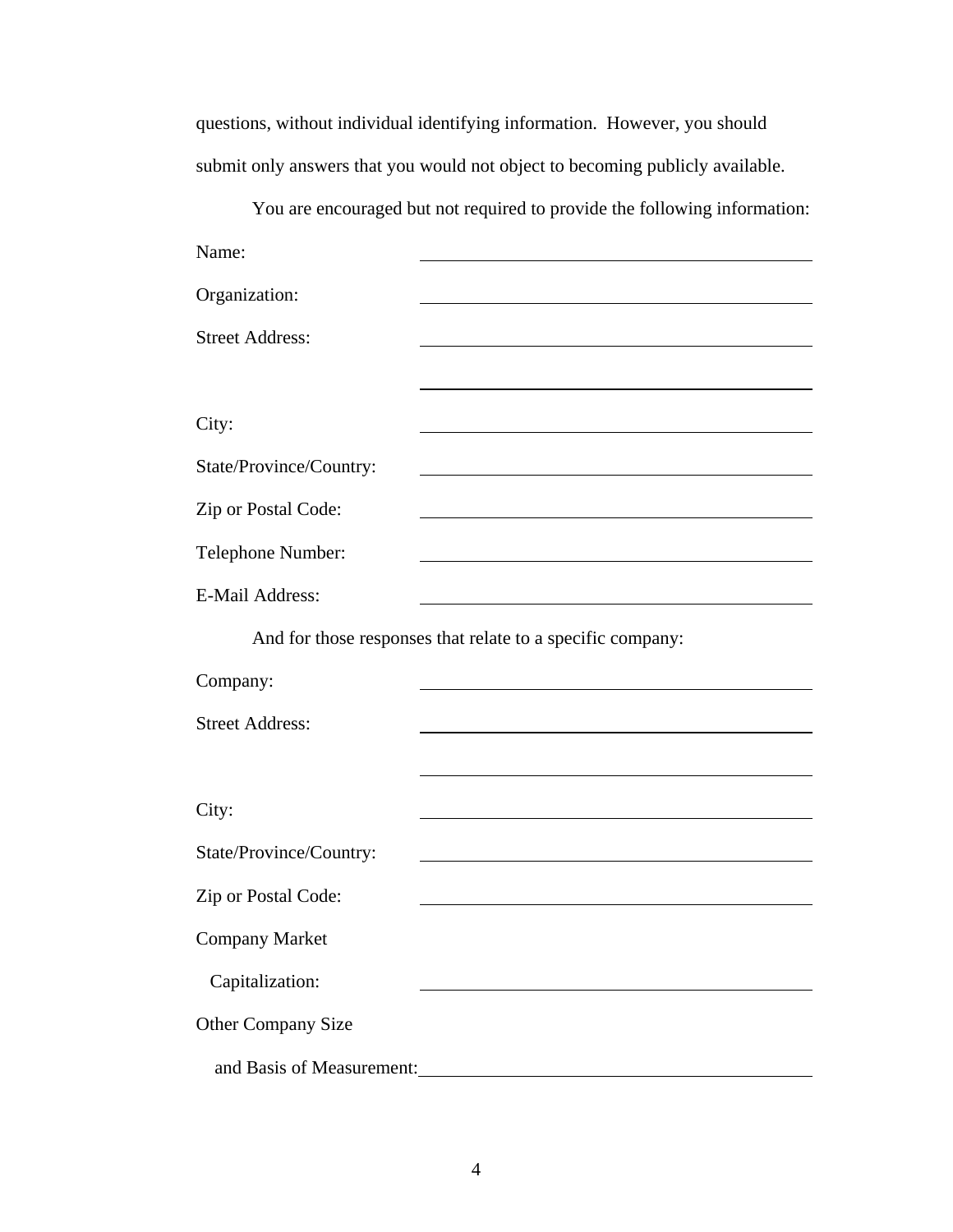## General Impact of Sarbanes-Oxley Act

- 1. Has SOX changed the thinking of smaller companies about becoming or remaining a public company? If so, how?
- 2. Has SOX affected the relationship of smaller companies with their shareholders? If so, how?
- 3. Do you believe SOX has enhanced, or diminished, the value of smaller companies? Please explain.
- 4. Has the current securities regulatory system, including SOX, increased or decreased the attractiveness of U.S. capital markets relative to their foreign counterparts for companies? For investors? Please explain.
- 5. Does the current securities regulatory system adversely impact or enhance this country's culture of entrepreneurship? Has the current system impaired or enhanced the ability of American companies to compete on a global basis? If so, how?
- 6. Has SOX resulted in a diversion of the attention of company management away from operational activities, or otherwise imposed an opportunity cost on the management of smaller public companies? If so, have the benefits of SOX justified the diversion or opportunity cost? Please explain.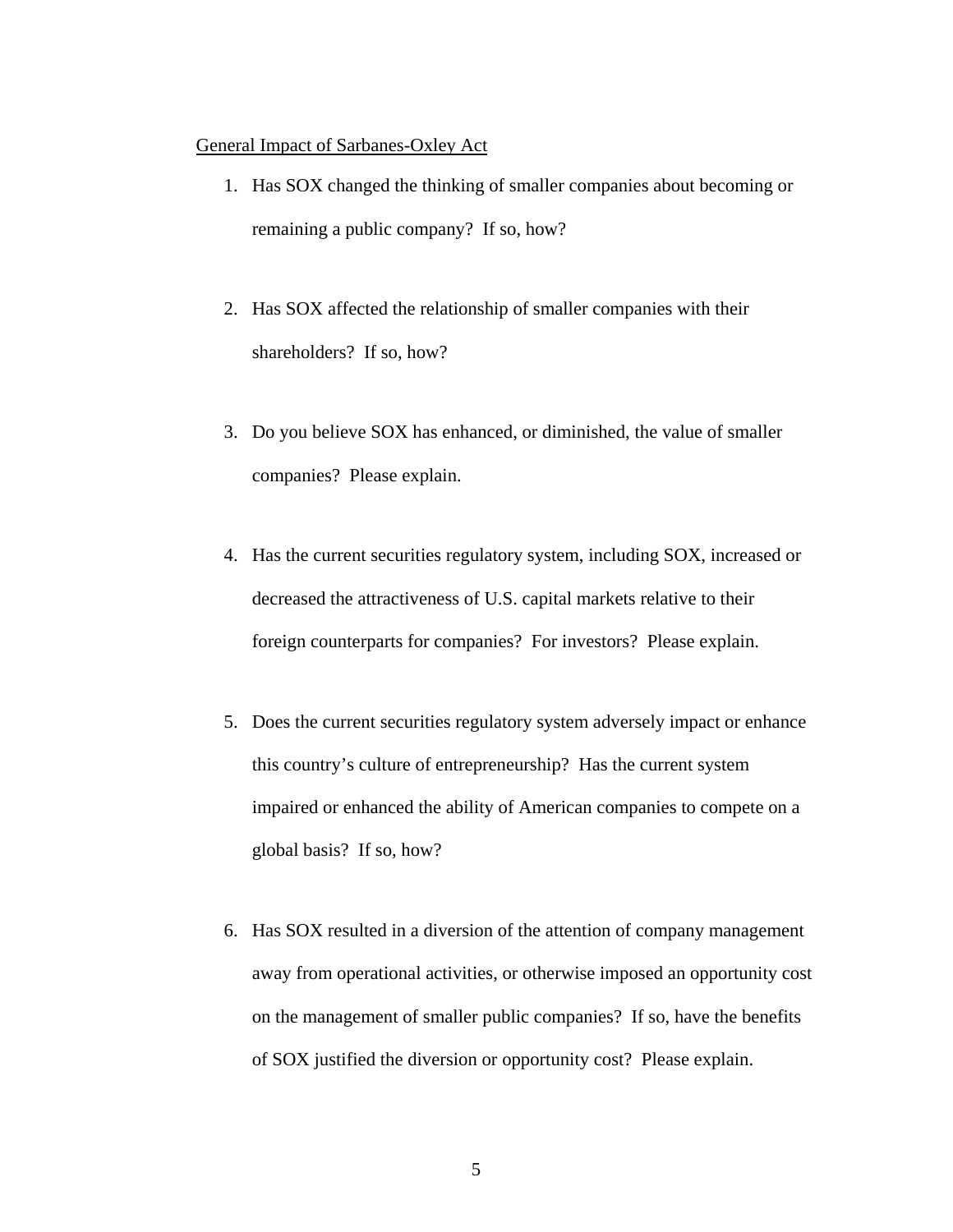- 7. Does the current securities law disclosure system properly balance the interests of investors in having access to complete and accurate information for making investment decisions with the need for companies to protect information for competitive reasons? Please explain.
- 8. Has the current securities regulatory system had an impact on the amount and type of litigation to which smaller companies are subject? Has the overall impact on companies, investors and markets taken as a whole been positive or negative? Please explain.
- 9. Has SOX changed the capital raising plans of smaller companies? If yes, how have those plans changed? Has SOX affected the thinking of smaller companies about buying or being acquired by other companies or looking for merger partners or acquisition targets? Explain your answer and indicate any way in which SOX has changed a smaller company from a buyer to a seller of a business, or vice versa.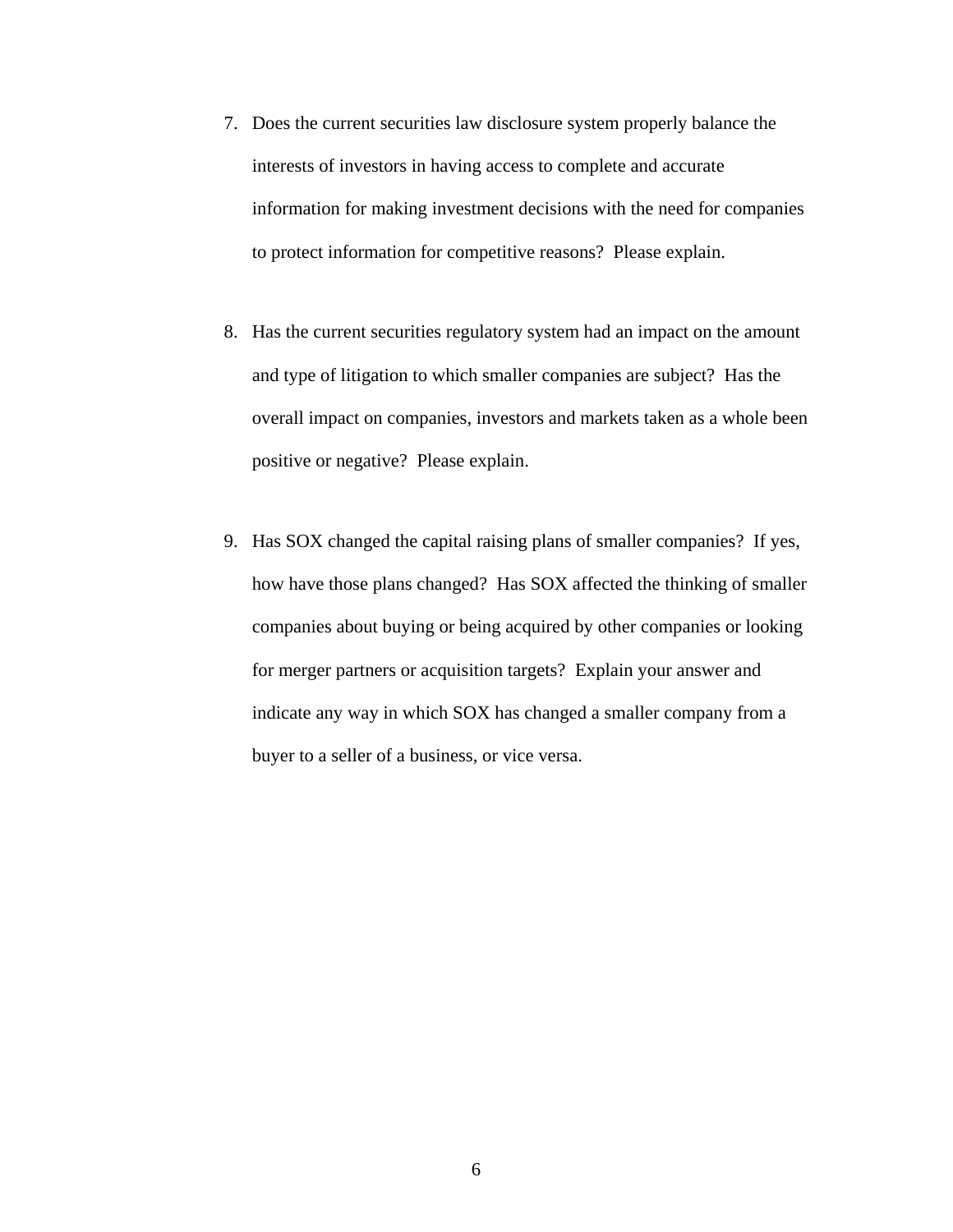#### SOX Section 404/Internal Controls

- 10. In developing a "risk-based" approach for assessing and auditing internal control over financial reporting for smaller companies under SOX Section 404, what criteria would you use to categorize internal controls from the highest risk to the lowest risk controls?
- 11. Do you believe that at least some SOX Section 404 internal controls for smaller companies can be appropriately assessed less often than every year? If so, what controls do you think need to be assessed by management every year? What controls do you think need to be assessed at least every two years? What controls do you think could be assessed only once every three years?
- 12. Current standards require that the auditor must perform enough of the testing himself or herself so that the auditor's own work provides the principal evidence for the auditor's opinion. Are there specific controls for smaller companies for which the auditor should appropriately be permitted to rely on management's testing and documentation? Are there specific controls for smaller companies where this is particularly not the case?
- 13. Is the cost and timing of SOX Section 404 certification a deterrent to smaller companies going public? Are there companies where this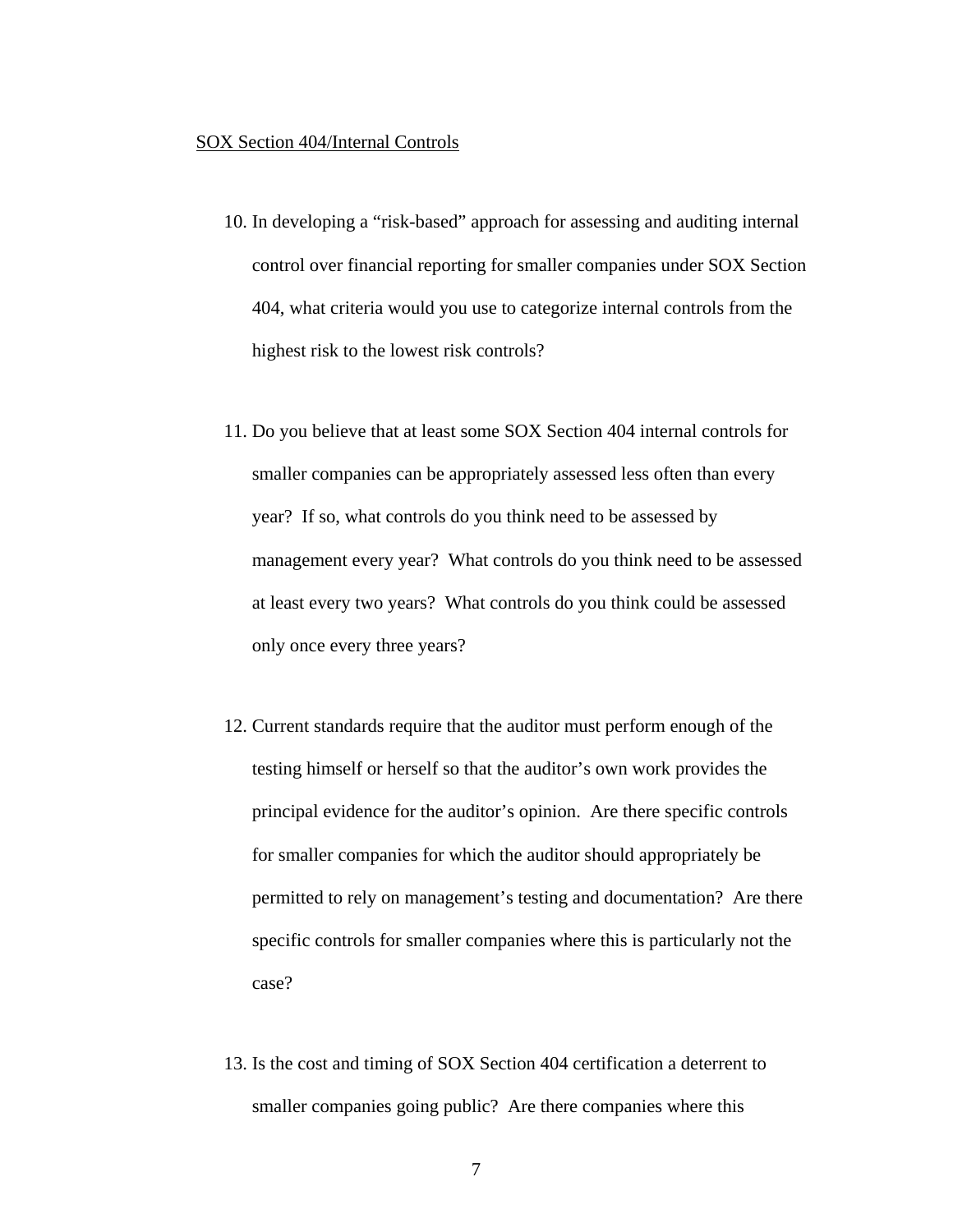deterrent is appropriate? (I.e., are there companies that should not go public and is SOX Section 404 one appropriate control on the process?) If there is such a deterrent, would it be appropriate to provide some exemption or special consideration to companies that have recently gone public, and for how long would you extend this special treatment?

14. Do the benefits of SOX Section 404 outweigh its costs for smaller companies? Please explain. Would you support a total exemption from SOX Section 404 requirements for smaller companies? Why or why not? Would such an exemption have a negative effect on investors' interests or perception regarding smaller companies? Why or why not?

## Accounting/Auditing

- 15. Has SOX affected the relationship of smaller companies with their auditing firms? If yes, how? Is the change positive or negative?
- 16. Are the current accounting standards applied to all U.S. companies appropriate for smaller companies? If not, please explain what revisions to existing standards might be appropriate.
- 17. For smaller companies, would extended effective dates for new accounting standards ease the burden of implementation and reduce the costs in a desirable way? How would such extensions affect investors or markets? Would allowing a company's independent auditors to provide more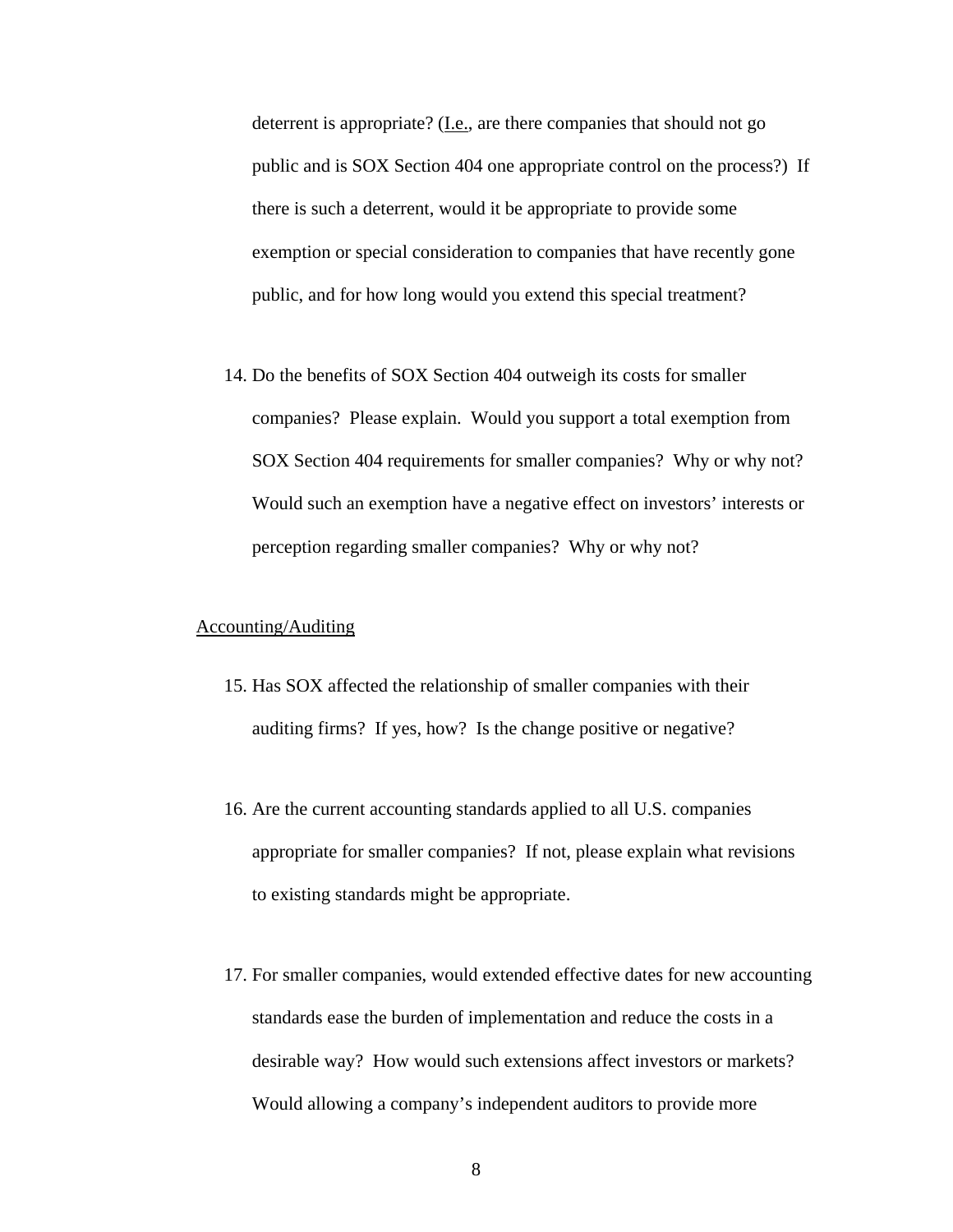implementation assistance than they are able to currently reduce such burdens or costs? Would such a step positively or negatively affect the quality of audits? Please explain.

[The Advisory Committee is particularly interested in responses to questions 18-20 from companies with a market capitalization of \$100 million or less.]

- 18. Would auditors providing assistance with accounting and reporting for unusual or infrequent transactions impair the auditors' independence as it relates to smaller companies? Would providing such assistance reduce the cost of compliance for smaller companies? What would be the impact on the quality of audits, investors or markets? Please explain.
- 19. Is the quarterly Form 10-Q or Form 10-QSB information valuable to users of the financial statements of smaller companies? Would a system that required semi-annual reporting with limited revenue information provided in the other quarters reduce costs of compliance without decreasing the usefulness of the reported information to investors? Please explain.
- 20. Is segment information useful for smaller companies? Please explain.
- 21. Should accounting standards provide smaller companies with different alternatives for measuring accounting events that would reduce the amount of time that would otherwise be spent by smaller companies to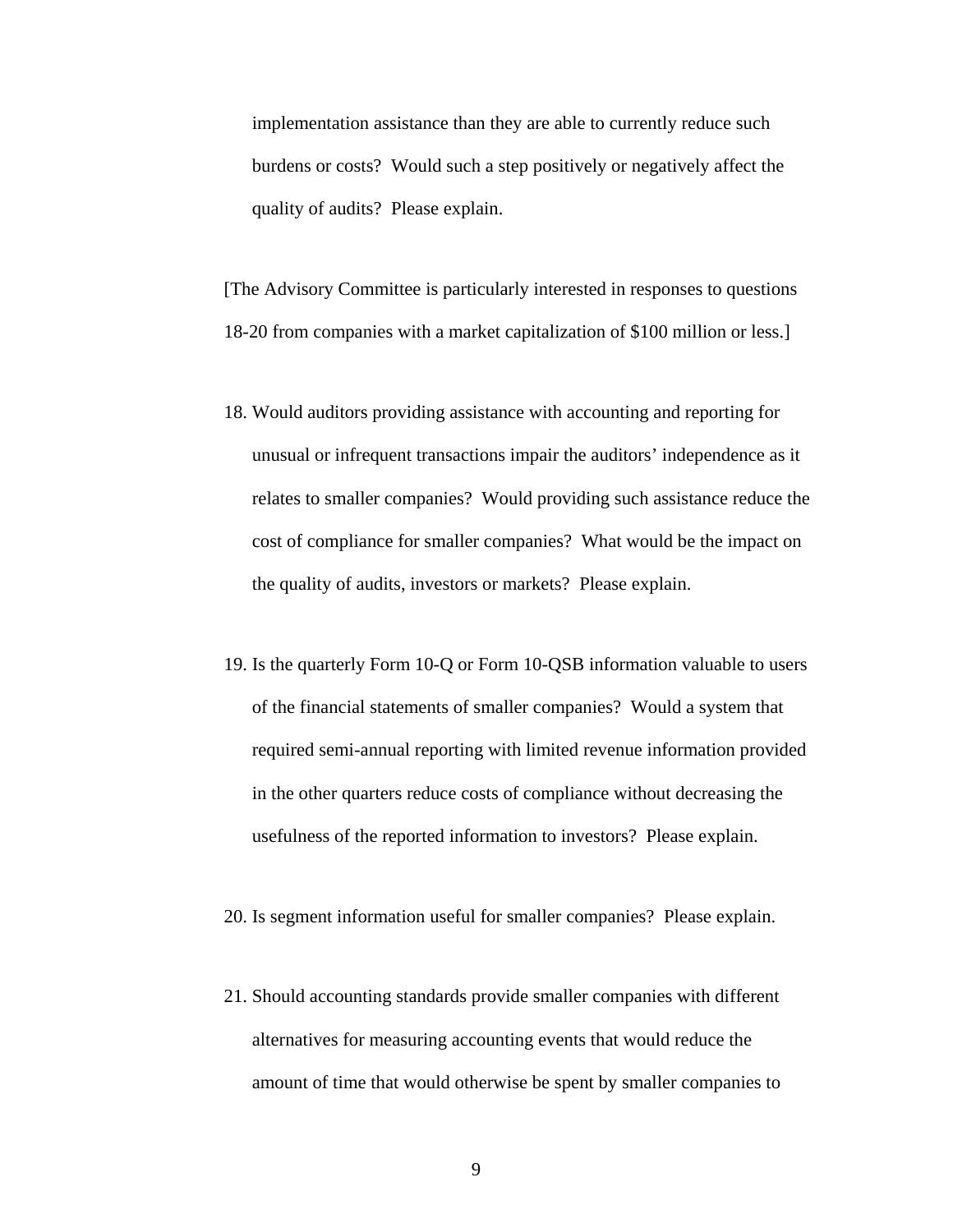comply with those accounting standards? If these alternatives were available to smaller companies, would smaller companies take advantage of them even if the results of the measurements obtained from the alternatives were less favorable to them in the short term? Why or why not?

## Corporate Governance/Listing Requirements

22. Are the listing standards of the New York Stock Exchange, the American Stock Exchange, other exchanges or Nasdaq that require a majority of independent directors and independent audit, nominating and compensation committees (or in the alternative, in the case of Nasdaq, that nomination and executive compensation decisions at a minimum be recommended or determined by a majority of the independent directors) creating a hardship for smaller companies? Are there benefits to companies and investors of these listing standards in the context of smaller companies? Do the hardships outweigh the benefits in the case of smaller companies? If so, should these standards be revised for smaller companies, and, if so, how? In each case please explain. Are smaller companies experiencing difficulty finding independent directors to satisfy these listing standards (including independent directors with the required level of financial literacy and sophistication for audit committee service)? What steps are being undertaken to meet these requirements?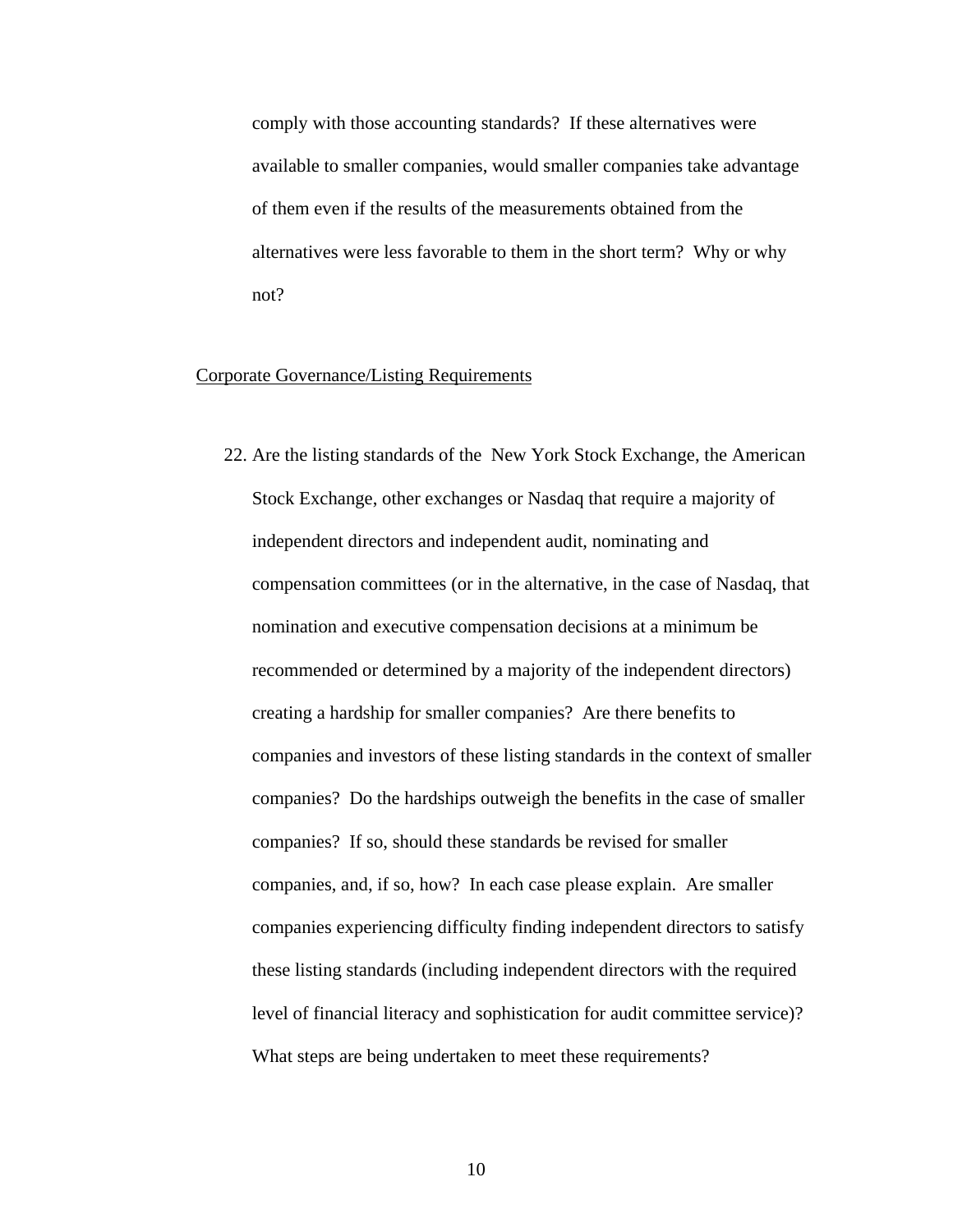- 23. Other than director independence and concerns related to SOX Section 404-mandated internal controls, do you believe other aspects of governance and disclosure reform are unduly burdensome for smaller companies, taking into account the benefits they provide to investors and markets? If so, please explain which items are unduly burdensome and the extent of such burden. How could the burdens be appropriately ameliorated?
- 24. Is the loan prohibition contained in SOX creating a hardship for smaller companies? If so, explain the manner in which this hardship is being created. Do the benefits to companies and investors outweigh the hardships? Should the prohibition be narrowed for smaller companies to exempt certain types of transactions where conflicts of interest or a likelihood of abuse may not be present?

### Disclosure System

25. Is the relief provided by SEC Regulation S-B meaningful? Why or why not? Should the SEC provide an alternative disclosure framework for smaller companies in the context of securities offerings and periodic reporting? Should the alternative framework be available to a broader category of companies than Regulation S-B is currently? Should the alternative framework be based on Regulation S-B or on a different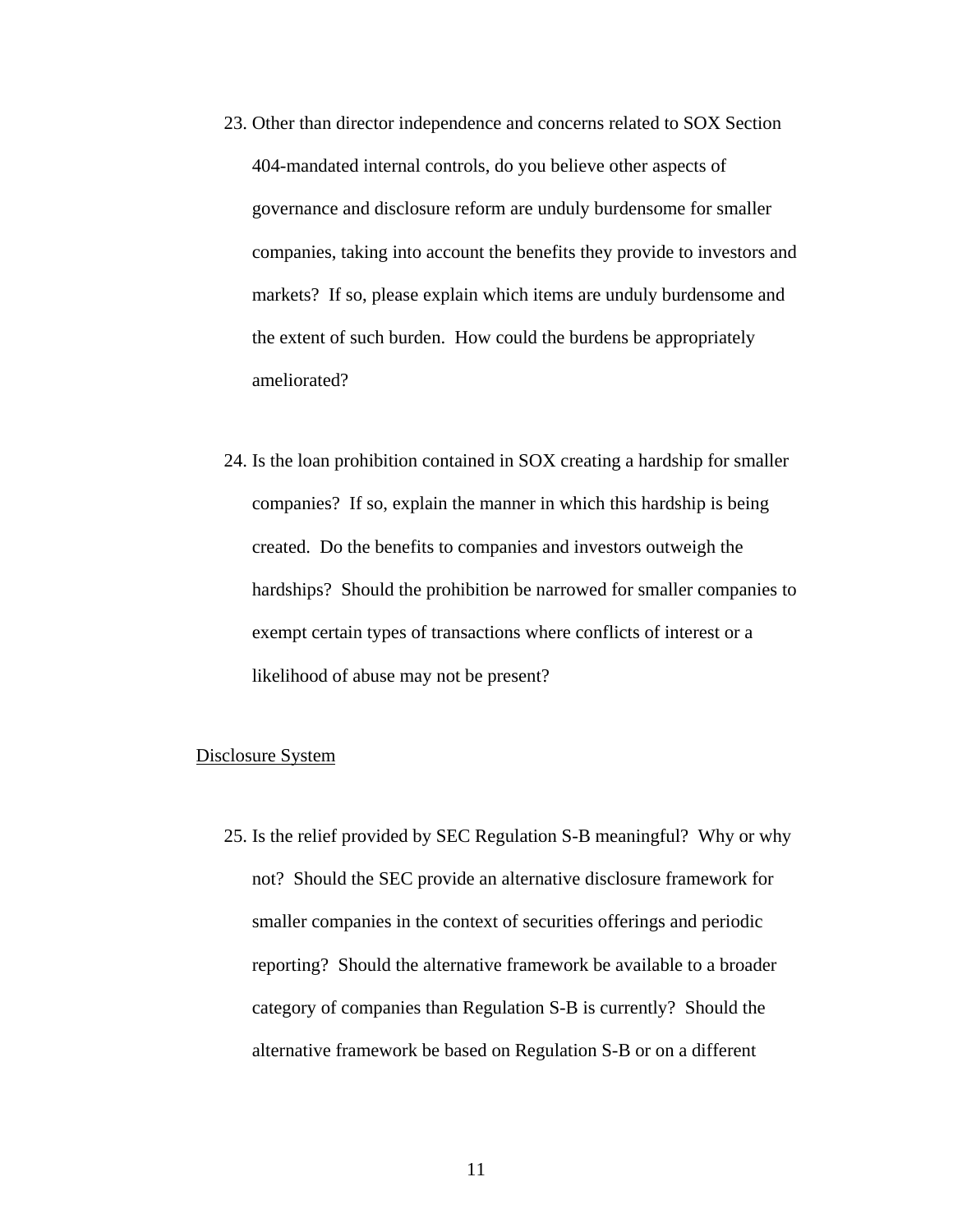approach? Could these steps be taken without impairing investor protection?

- 26. Are the costs of preparing and distributing printed paper versions of proxy statements and annual reports to shareholders unduly costly for smaller companies? Describe the extent of such costs, and the amount that could be saved if the SEC allowed complete electronic delivery of documents.
- 27. Will the phase-down to the final accelerated reporting deadlines for periodic reports under the 1934 Act for companies with \$75 million market capitalization (ultimately 60 days for Form 10-K and 35 days for Form 10-Q) be burdensome for smaller companies? If so, please explain the manner and extent of this burden. Does the burden outweigh benefits to investors and markets for smaller companies?
- 28. Should the current limit on the amount of securities that may be sold under Securities Act Rule 701 or the \$5 million threshold that triggers an additional disclosure obligation under that rule be increased or modified in any way? Please explain.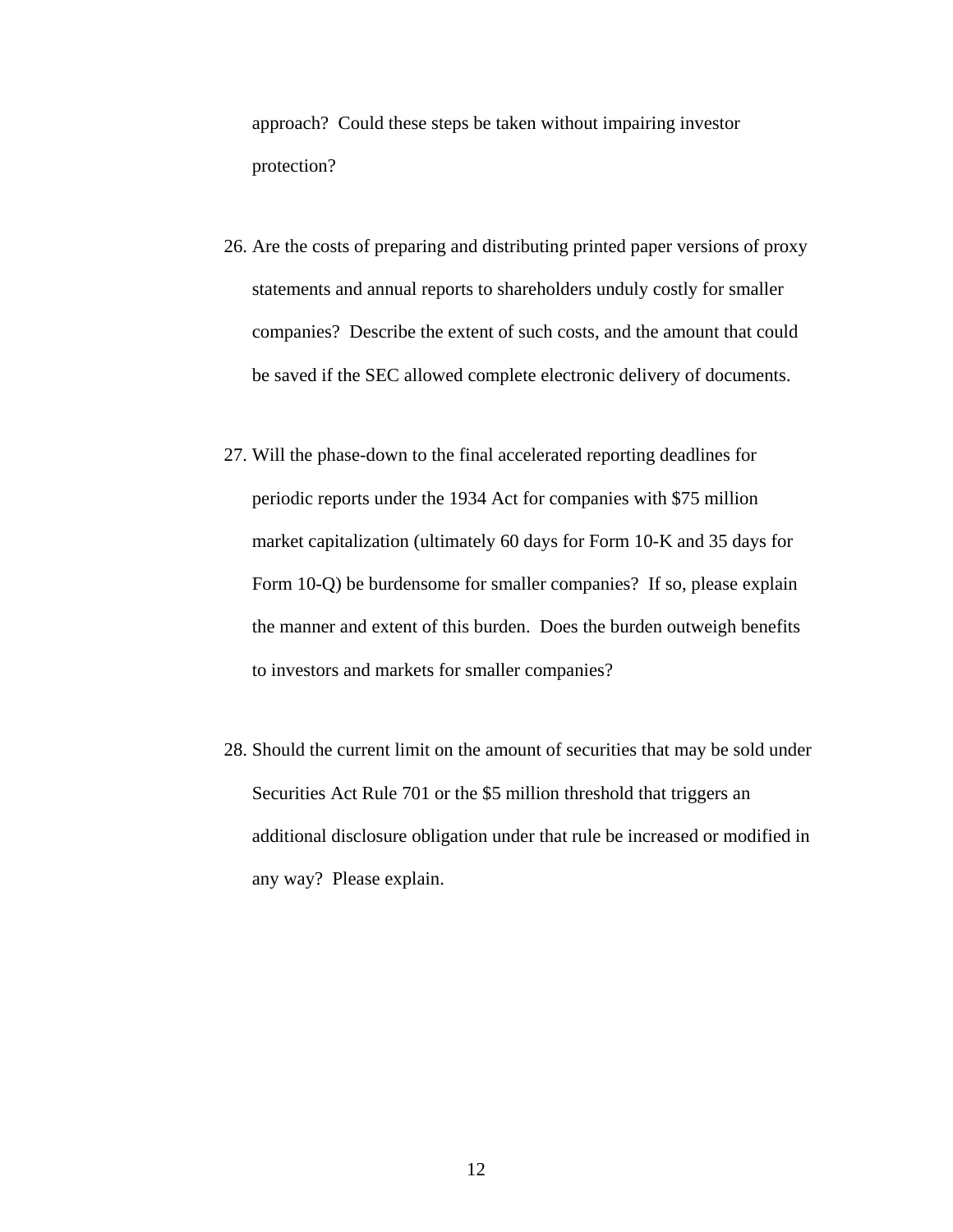#### Miscellaneous

29. Is there any other matter relating to the securities laws applicable to smaller companies that you wish to comment on or to bring to the Advisory Committee's attention?

PRIVACY ACT DISCLOSURE: Pursuant to subsection (f) of the Privacy Act, [5 U.S.C.](http://www.lexis.com/research/buttonTFLink?_m=4836a0f166c82a4bc810d8a9072e69b0&_xfercite=%3ccite%20cc%3d%22USA%22%3e%3c%21%5bCDATA%5b66%20FR%2041842%5d%5d%3e%3c%2fcite%3e&_butType=4&_butStat=0&_butNum=5&_butInline=1&_butinfo=5%20USC%20552A&_fmtstr=VKWIC&docnum=42&_startdoc=41&wchp=dGLbVzz-zSkAV&_md5=ba0b5aa3ba8aef296489072010dd26bc)  [552a](http://www.lexis.com/research/buttonTFLink?_m=4836a0f166c82a4bc810d8a9072e69b0&_xfercite=%3ccite%20cc%3d%22USA%22%3e%3c%21%5bCDATA%5b66%20FR%2041842%5d%5d%3e%3c%2fcite%3e&_butType=4&_butStat=0&_butNum=5&_butInline=1&_butinfo=5%20USC%20552A&_fmtstr=VKWIC&docnum=42&_startdoc=41&wchp=dGLbVzz-zSkAV&_md5=ba0b5aa3ba8aef296489072010dd26bc)(f), the Commission, on September 24, 1975, promulgated rules relating to records maintained by the Commission concerning individuals (40 FR 44068). The rules as amended (17 CFR 200.301 et seq.) address an individual's rights to know what information the Commission has in its files concerning the individual; to have access to those records; to petition the Commission to have inaccurate or incomplete records amended or corrected; and not to have personal information disseminated to unauthorized persons. The full text of the Commission's rules implementing the Privacy Act can be found in 17 CFR 200.301 et seq.

AUTHORITY: In accordance with Section 10(a) of the Federal Advisory Committee Act, 5 U.S.C. App. 1, § 10(a), Alan L. Beller, Designated Federal Officer of the Committee, has approved publication of this release at the request of the Committee. The action being taken through the publication of this release, the solicitation of public input on various issues, is being taken solely by the Committee and not by the Commission.